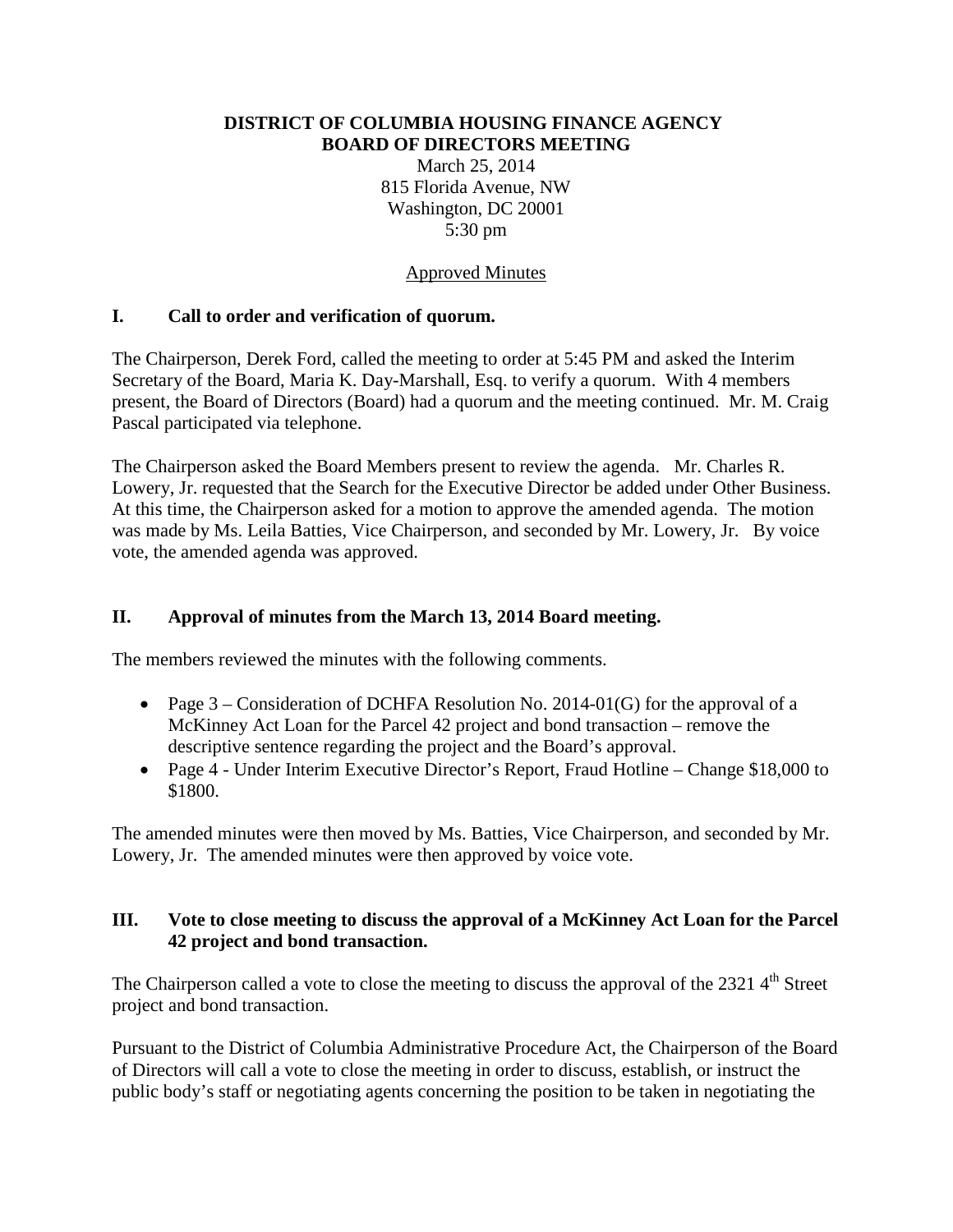price and other material terms of a McKinney Act Loan for the Parcel 42 project and bond transaction. An open meeting would adversely affect the bargaining position or negotiation strategy of the public body. (D.C. Code  $\S2-575(b)(2)$ ).

A motion was made by Ms. Batties, Vice Chairperson and seconded by Mr. Lowery, Jr. The Chairperson moved the meeting into a closed session at which time the DCHFA staff presented the project to the Board of Directors and the Board of Directors asked questions regarding the project.

# **IV. Re-open meeting.**

The Chairperson reopened the meeting at 6:13 PM.

## **V. Consideration of DCHFA Resolution No. 2014-01(G) for the approval of a McKinney Act Loan for the Parcel 42 project and bond transaction.**

The Interim Secretary read the resolution into the record and the Chairperson asked for a presentation by staff.

Prior to the presentation, Ms. Batties disclosed that Holland and Knight served as the land-use counsel for the underlying approval of the project. Ms. Batties stated that she would recuse herself from voting and from the discussion of the project because the land use and zoning work is not completed and because she wanted to remove any apparent conflict.

Tony Waddell, Director of Public Finance stated that Patience Dean, Development Analyst served as the development officer on the project. Ms. Dean presented the project along with the development team. The development team representatives present at the meeting included Josh Kern, Marullus Williams, and Eric Fidler of TenSquare.

The matter before the Board of Directors was the consideration of a McKinney Act Loan in an amount not to exceed \$750,000 for the Parcel 42 project. Parcel 42 development will add new affordable housing to a rapidly gentrifying Shaw neighborhood. The 105 units that comprise the project will consist of a mix of 28 efficiency, 42 one bedroom and 35 two bedroom residential units above 5,000 square feet of retail space. 20% of the 105 units will be set aside for households earning up to 50% of Area Median Income (AMI). The remaining 84 units will be priced at market rate. Community assets will include a rooftop pool, a restaurant located on the ground floor, a fitness center, in unit washer and dryer, and a 24 hour concierge services. The nine story building will contain 38 underground parking spaces. These spaces will cost residents a monthly rate of \$190 and will be assigned on a first come, first serve basis. Permanent financing for the project is estimated at \$33.9 million and will consist of a combination of taxable and/or tax-exempt bonds, low income housing tax credit equity, sponsor equity and deferred developer's fee. The McKinney Act loan funds will be used to pay fees associated with third party reports, design, entitlement, and permitting of the site in preparation for the commencement of construction. Based on the McKinney Act guidelines, three units will be rent restricted to families earning 50% AMI for ten years.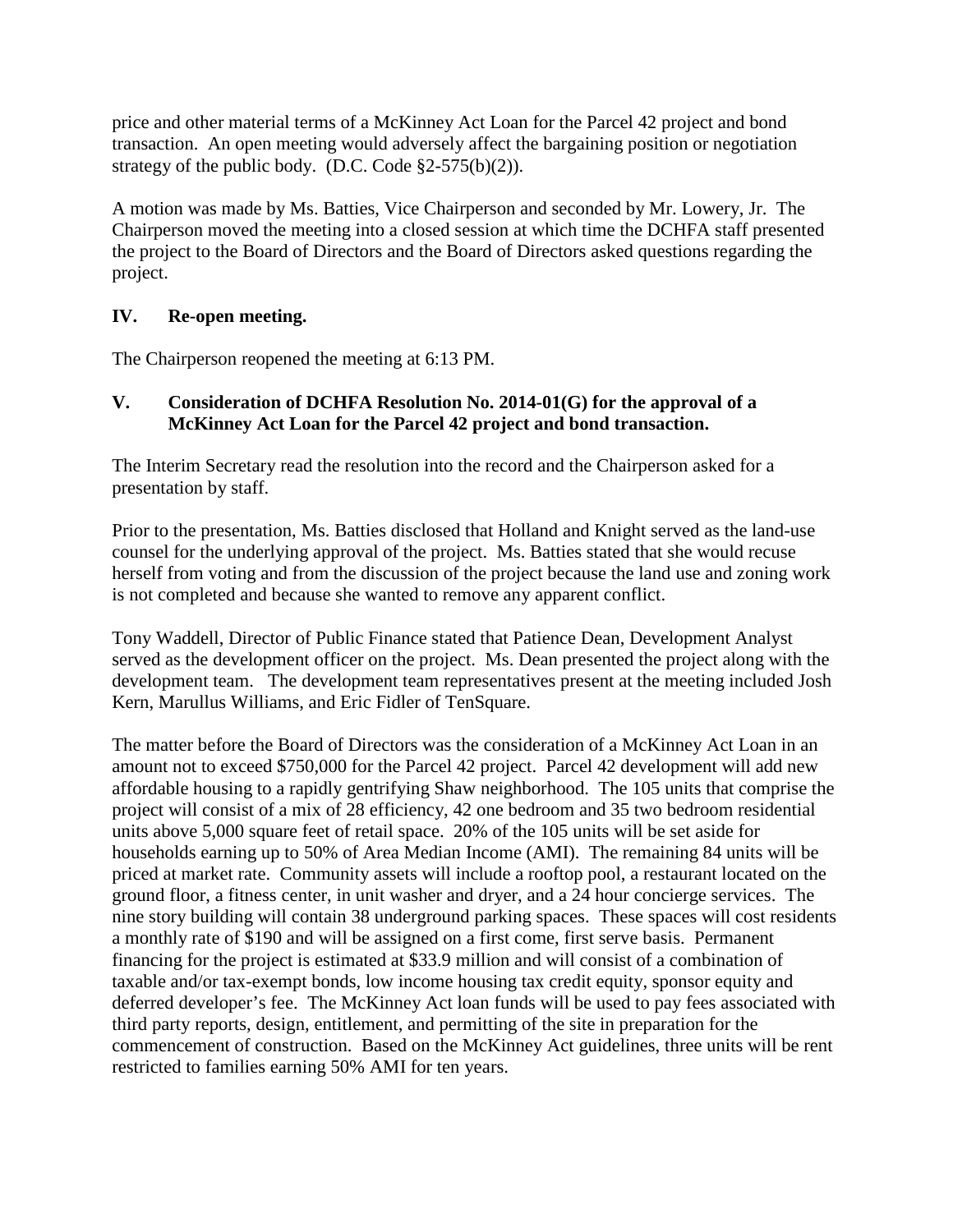Questions asked by the Board of Directors include the following:

- Is the unit mix fixed? The development team responded yes, due to the market research performed the unit mix is fixed.
- What is Chapman Development's role? The development team responded that Chapman Development is serving as a fee developer.
- When will construction begin? The development team responded that they hope to break ground in 12 months.
- When do you expect to have site control? The development team responded that they expect to have site control within 45 days.
- Aside from the amenities stated in the memo, will there be additional amenities offered to the residents? The development team responded that there will be an incubator site for a restaurant and another organization will help with job readiness and workforce development. They are working with Howard University, One DC and University Legal Services as well.

A motion was made by Mr. Lowery, Jr. and seconded by Mr. Pascal. The Interim Secretary called the role and the motion carried with 3 votes in the affirmative and one abstention, Ms. Batties, Vice Chairperson.

## **VI. Approval: DCHFA Credit Card Policy & Procedures and Statement of Responsibility**

The Chairperson asked the Board to discuss the DCHFA Credit Card Policy and Statement of Responsibility that was included in their Board packages. Several matters were discussed including the approval process, the number of credit cards, the oversight of the credit card usage and best practices associated with other entities using credit cards. Once the matter was fully discussed the Board of Directors requested the following global change to the DCHFA Credit Card Policy and Procedures, change the number of credit cards language to the following: Issue one credit card with two authorized credit card holders or users. Regarding the Statement of Responsibility, the following change was requested: In the event that the authorized card holder or user is the Executive Director, the Chairperson of the Board will approve his/her usage.

A motion to accept the amended DCHFA Credit Card Policy and Procedures and the amended Statement of Responsibility was made by Ms. Batties, Vice Chairperson and seconded by Mr. Lowery, Jr. The Interim Secretary called the role and the motion carried 4-0. Mr. Lowery, Jr., asked to receive a copy of the amended DCHFA Credit Card Policy and Procedures and the amended Statement of Responsibility at the next meeting.

### **VII. Discussion: Affordable Housing Needs**

Ms. Batties, Vice Chairperson, requested that the Board of Directors discuss the DCHFA's mission and the type of projects the DCHFA finances, at a future meeting. The Chairperson stated that the topic could be discussed at a Board Retreat where the Interim Executive Director and Public Finance staff were present. A meeting/retreat will be arranged in the near future.